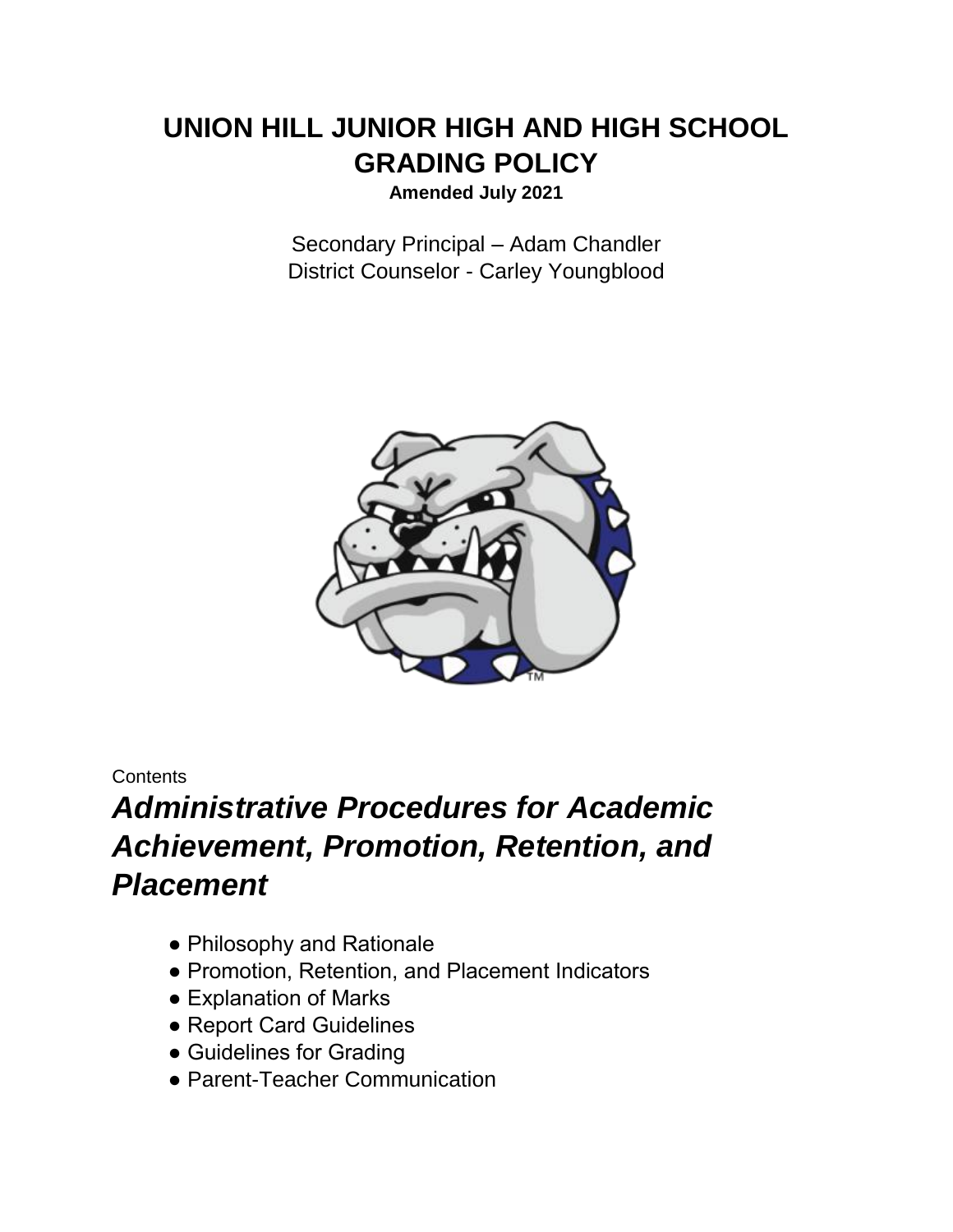# **PHILOSOPHY AND RATIONALE**

Union Hill Junior High and High School will be campuses that inspire, encourage, and empower students to successfully achieve excellence and take advantage of opportunities in a changing global society. Therefore, when considering promotion, retention, or placement, attention must be given to all aspects of the student's development in order to accommodate individual needs and to promote the full development of the learner's potential.

Careful monitoring through our Response to Intervention (RTI) program shall occur at every grade level to assure mastery of the Texas Essential Knowledge and Skills (TEKS). Each student should progress to the level of scholastic achievement expected for the assigned grade. The student's achievement or lack of achievement shall be made known to parents. Whenever it becomes apparent that retention is a possibility, this concern shall also be made known to the parents.

It is recommended that procedures be established for identification and acceleration of students who are failing to make satisfactory progress. It is necessary to ensure ongoing review through the 7th and 8th grades so that students who encounter difficulty in Mathematics and ELA/Reading are identified and not permitted to continue without academic intervention and acceleration.

Promotion and grade level advancement shall be based on mastery of the curriculum. Expectations and standards for promotion shall be established for each grade level and content area. (EIE Local/EHBC Legal)

# **Promotion, Retention, and Placement Indicators**

Standards for promotion on every grade level shall be primarily based upon mastery of the TEKS in basic subject areas. The following indicators may be used (as appropriate) to verify that the student has mastered the necessary TEKS in subject areas:

I. State

- A. STAAR (State of Texas Assessments of Academic Readiness)
- B. Senate Bill 4 (elimination of social promotion)
- C. TEC 28.0211 Satisfactory Performance on Assessment Instruments Required (Accelerated Instruction)

II. Local

- A. Curriculum Collaborative
- B. Accelerated Mathematics
- C. DMAC
- D. Teacher-made materials/assessments
- E. District benchmarks
- F. Observations
- G. Textbook assessments
- H. Odyssey assessments
- I. Other texts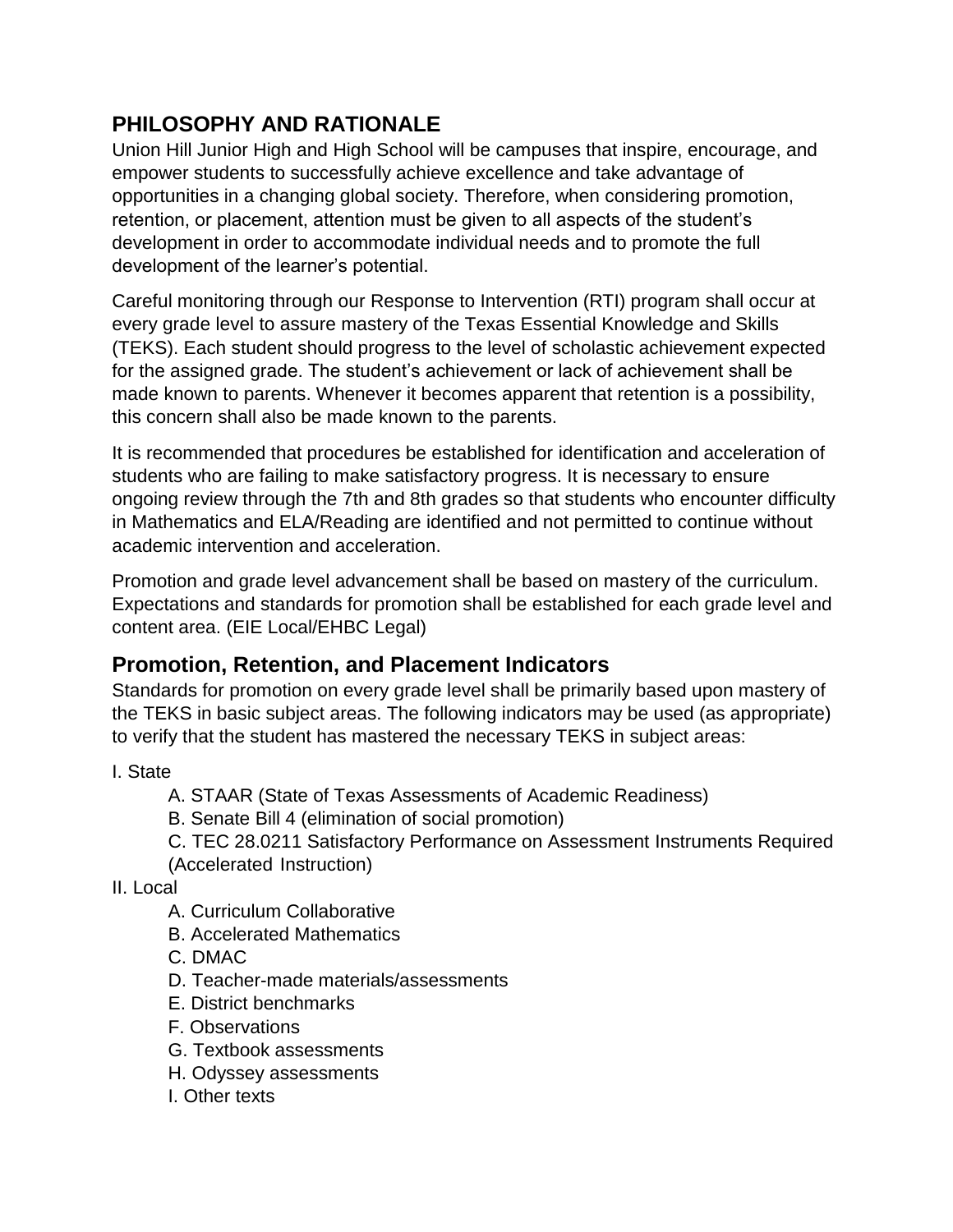III. Attendance - A student shall be given credit for a class only if the student has met the academic criteria and has been in attendance 90% of the days the class is offered. The campus Attendance Review Committee (ARC) may give the student credit if there are extenuating circumstances for the absences. [FEC (Legal)]

IV. Response to Intervention - Students who are not successfully meeting passing standards on the TEKS will be provided assistance through our campus RTI program via tutorials or extended day/week to remediate and assist in meeting the passing standards for promotion.

# **EXPLANATION OF MARKS**

## **Grades 6 - 12 Academics/Subjects**

In grades 6-12, all grades shall define student progress as movement toward mastery of the TEKS as required by the laws of the State of Texas. Teachers in every subject area shall record a minimum of 10 individual grades on separate assignments per grading period. Grades may be determined from a composite of the following: daily papers; notebooks; quizzes; homework assignments; teacher observations of participation, skills, demonstrations, or performances; short compositions; unit, chapter, or skills tests; projects; major reports/compositions; journals; and portfolios. Teachers are required to determine grading period grades from more than one source.

The following grade scale applies:

- 90 100 Excellent progress
- 80 89 Good progress
- 75 79 Meets expectations
- 70 74 Needs improvement
- 0 69 Unsatisfactory

## **Progress Reports**

A written progress report shall be sent at the end of the first three weeks of the grading period, and at any other time the teacher notes a significant negative change in grade or average of less than 70 in any subject.

Grade information will be available to the sponsor of extracurricular activities in which the student participates. The notice will stipulate that the student will have the remainder of the six-week period to achieve the grade of 70 or above, and that the student will be suspended from extracurricular activities if the grade is below 70 (60 for Pre-AP, AP, Honors, and Dual Credit courses) at the end of the six-week reporting periods.

## **Six-Weeks Averages and Report Cards**

A six-week report card will be sent home each six weeks and will record the student's grades or performance, absences in each class or subject, and conduct grades. Students shall receive numerical scores in all subjects. Grades may be determined from a composite of the following: daily papers; notebooks; quizzes; homework assignments;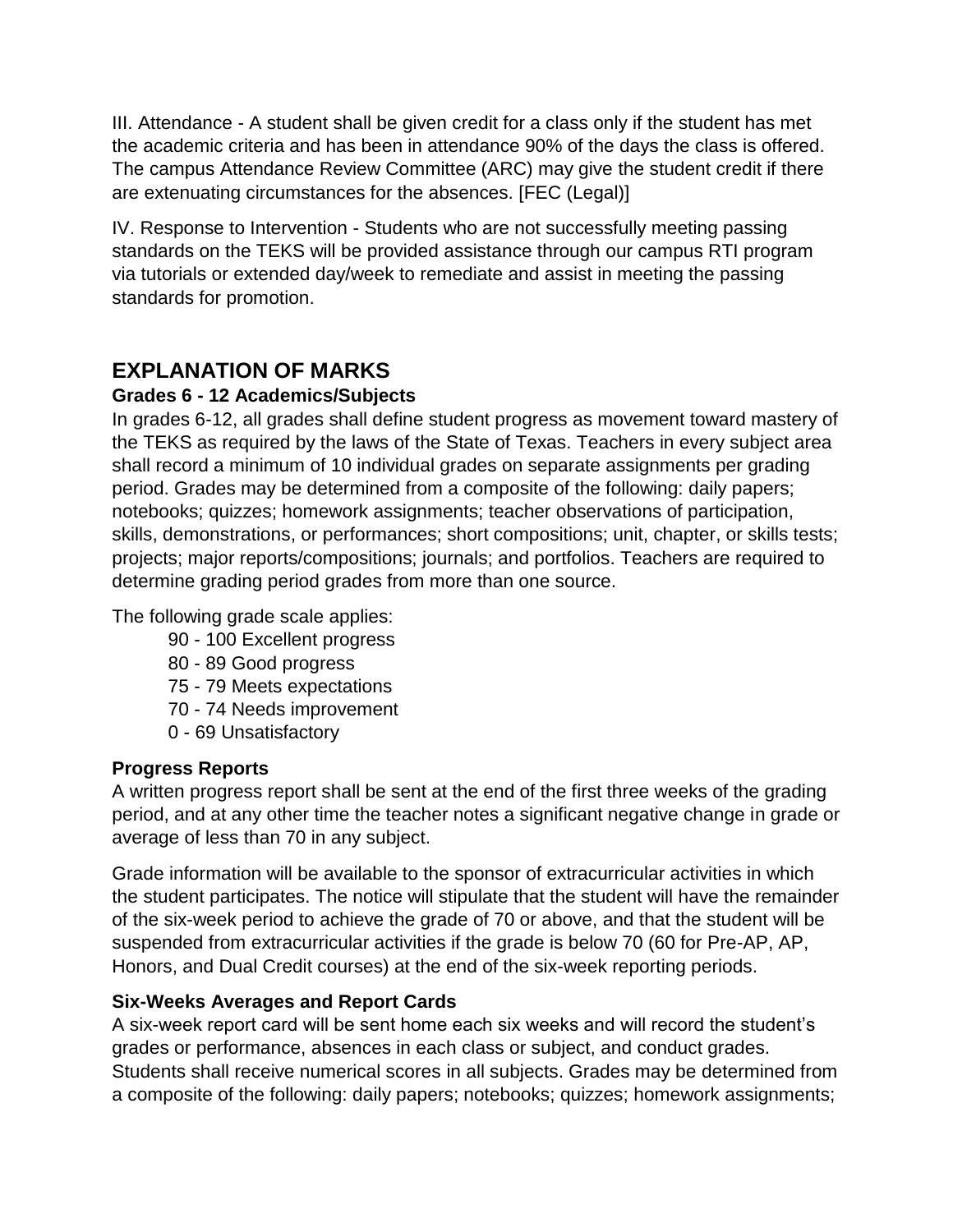teacher observations of participation, skills, demonstrations, or performances; short compositions; unit, chapter, or skills tests; projects; major reports/compositions; journals; and portfolios. Teachers are required to determine grading period grades from more than one source. At least ten grades, including two grades from the major grades category, will be recorded when computing a student's six-week grade.

## **6 th, 7th and 8th Grade Producers:**

#### **Major Grades: 60%**

May include: Major Tests (including six-weeks test) Special Projects Research Papers Lab Practicals Reports

#### **Minor Grades: 40%**

May include:

Daily Work Homework Notebooks/Folders Oral Reports Class Work Lab Practice Daily Tests Pop Quiz Check Test Spelling Test

# **Semester Average for 6th, 7th and 8th Grades**

6<sup>th</sup>, 7<sup>th</sup> and 8<sup>th</sup> grade students WILL take a semester exam in each of the foundational courses (Mathematics, ELA/Reading, Science, and Social Studies). Students will take a semester exam in any other course as required by the teacher. Grades for the semester will be figured as indicated below:

#### **With a Semester Exam:**

**1st Six Weeks two-sevenths 2nd Six Weeks two-sevenths 3rd Six Weeks two-sevenths Semester Exam one-seventh** 

## **9 th - 12th Grade Producers:**

At least ten grades, including two grades in the major grades category, will be recorded for each six weeks reporting period when computing a student's six-weeks grade.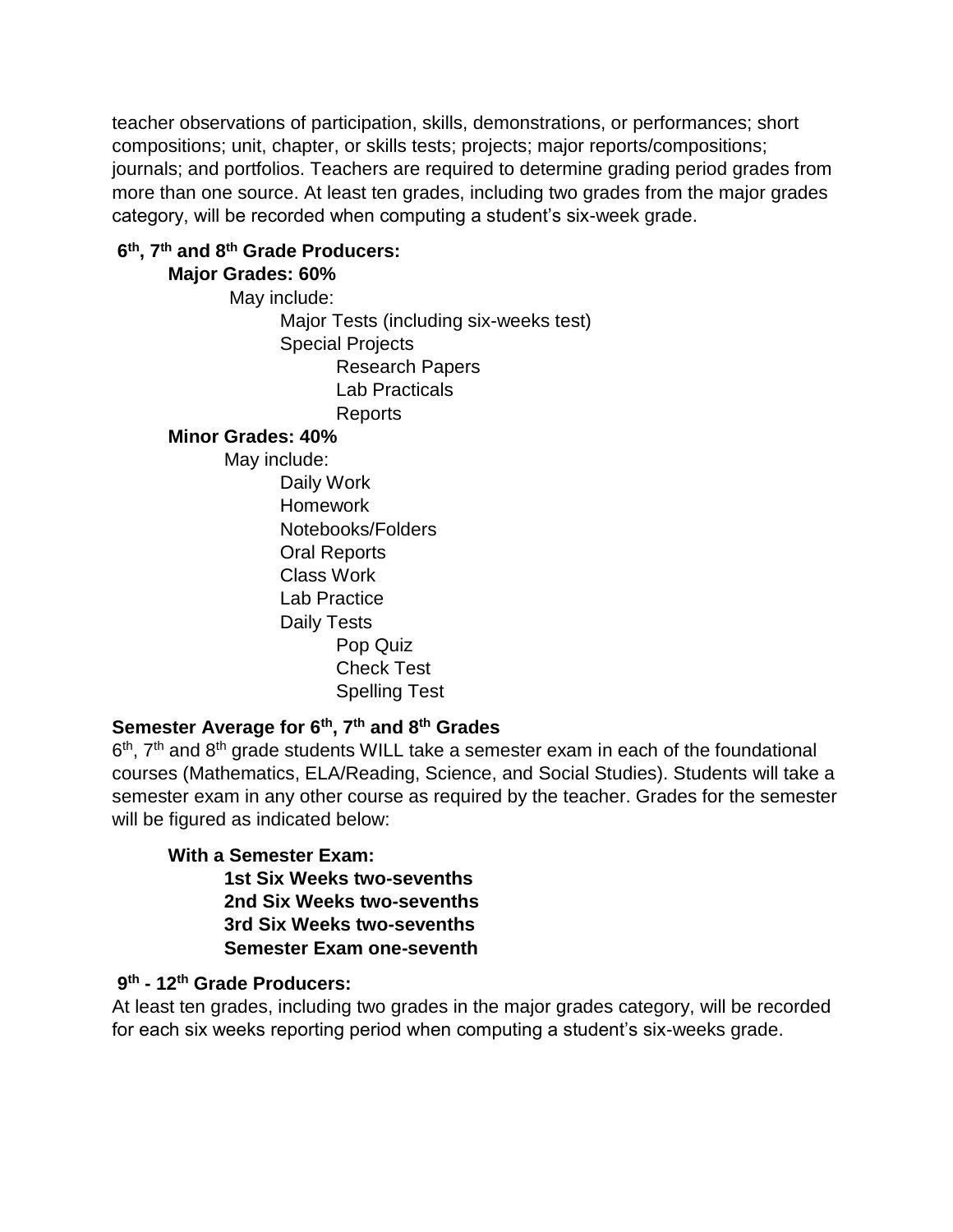#### **Major Grades: 60% (70% for Pre-AP, AP, and Honors Courses)**

May include: Major Tests (including six-weeks test) Special Projects Research Papers Lab Practicals Reports

#### **Minor Grades: 40% (30% for Pre-AP, AP, and Honors Courses)**

May include:

Daily Work Homework Notebooks/Folders Oral Reports Class Work Lab Practice Daily Tests Pop Quiz Check Test Spelling Test

Grades for the semester will be figured as indicated below:

#### **With a Semester Exam:**

**1st Six Weeks two-sevenths 2nd Six Weeks two-sevenths 3rd Six Weeks two-sevenths Semester Exam one-seventh**

#### **Award of Credit for Grades 9 - 12**

Award for course credit affirms that a student has satisfactorily met state and local requirements. Credit will be awarded at the end of each course if the student has earned a passing grade and met TEA requirements for receiving credit. Partial credit will be awarded to a student who successfully completes only one semester of a twosemester course. Grades will be determined as follows: a half year course will earn a student 0.5 credits and a full year course will earn a student 1 credit. Grades will be averaged under certain conditions. The second half of a year grades can be used to raise the first half of the year grades to an overall term average of 70 or above.

Credit will NOT be awarded to a student who is NOT in attendance for at least 90% of the days the class is offered unless credit is awarded by the attendance committee or regained in accordance with a principal's plan [FEC (Legal)], which may include attending tutorial sessions as scheduled, including Saturday school, before/after school programs, maintaining attendance records, or taking an examination to earn credit.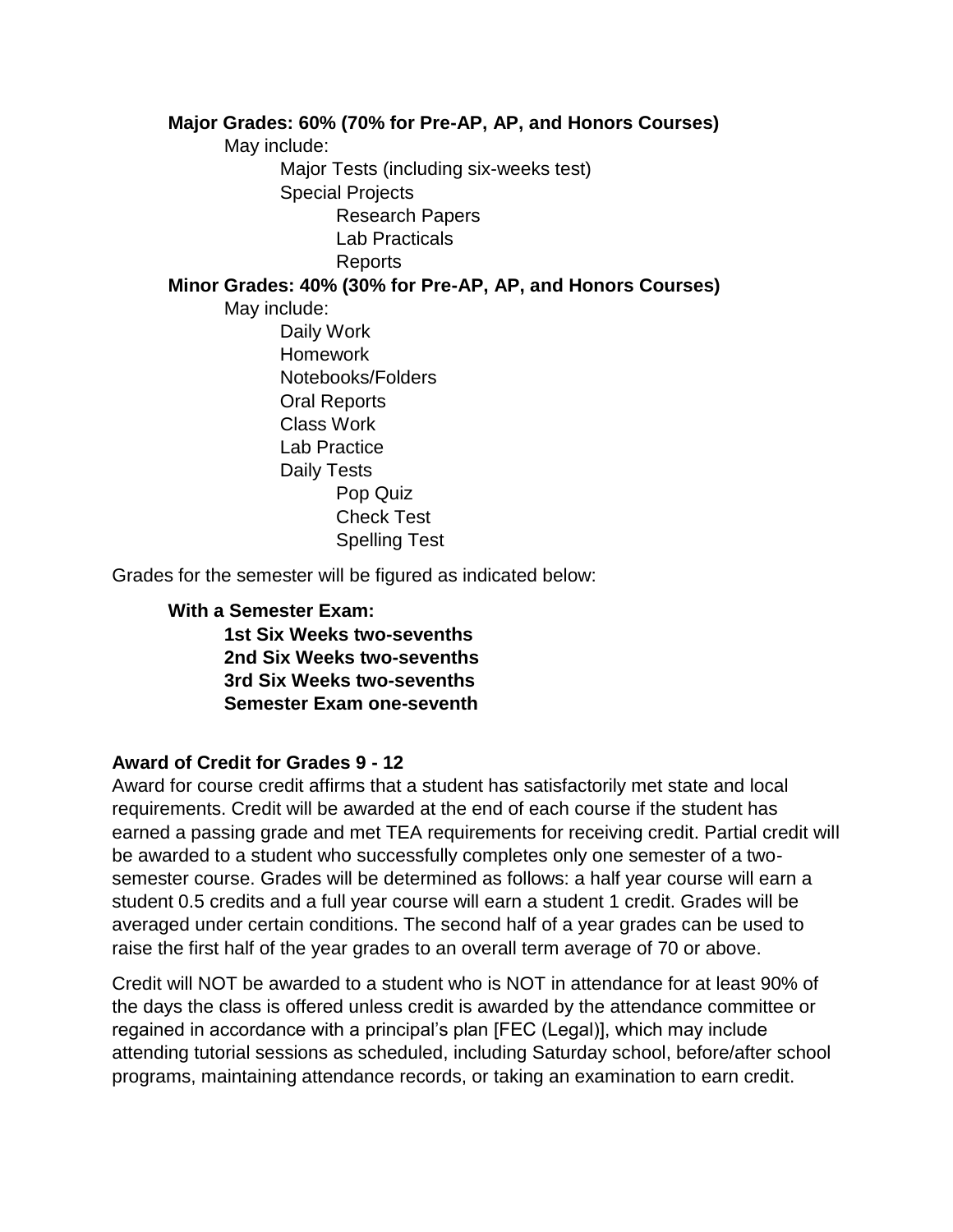A student with prior instruction in a course may earn credit by examination by scoring a 70% or above on a criterion-referenced test for that course, if one or the following conditions are met:

- The student is enrolling in the district from a non-accredited school;
- The student failed the course; or
- The student earned a passing grade in a course but failed to earn credit due to excessive absences.

#### **Grades 6 - 12 Conduct Grades**

Each  $6<sup>th</sup>$  - 12<sup>th</sup> grade student will receive a conduct grade for each course enrolled. Letter grades used will be:

- **E = 90 - 100 Excellent Progress**
- **S = 80-89 Satisfactory Progress**
- **N = 70-79 Needs Improvement (parent contact required)**
- **U = 0 - 69 Unsatisfactory (parent contact required)**

# **REPORT CARD GUIDELINES**

**Comments on report cards should be positive and supportive.** Specific concerns should be dealt with by means of parent contact.

All teachers will complete, print, sign and turn in their **Attendance Summary Reports** on the day ending each grading reporting period. Grades for all report cards must be entered into the computer, and grade verification sheets must be printed, signed, and turned in to the school's principal's office prior to noon two (2) days before report cards are sent home. Principals and/or principal designees must review (spot-check) the report cards and the grade sheets. The office will print the student report cards and have them available to send home on the Thursday after the end of each grade reporting cycle.

On the final report card, teachers will indicate **"Promoted", "Retained", or "Pending Summer School**" on each student's report card, place the grade sticker on the front of each cumulative folder, sign the folder and indicate promoted, retained, or pending, and place a copy of the final report card in each student's permanent cumulative folder. Parents may access current student data, including grades, by visiting the Union Hill TxGradebook @ Home at http://67.216.253.11/txgradebook/login.aspx . Teachers are required to enter all grades from the previous week in to the TxGradebook by 8:00 a.m. Monday morning. Exclusive login/password information shall be obtained in the school office.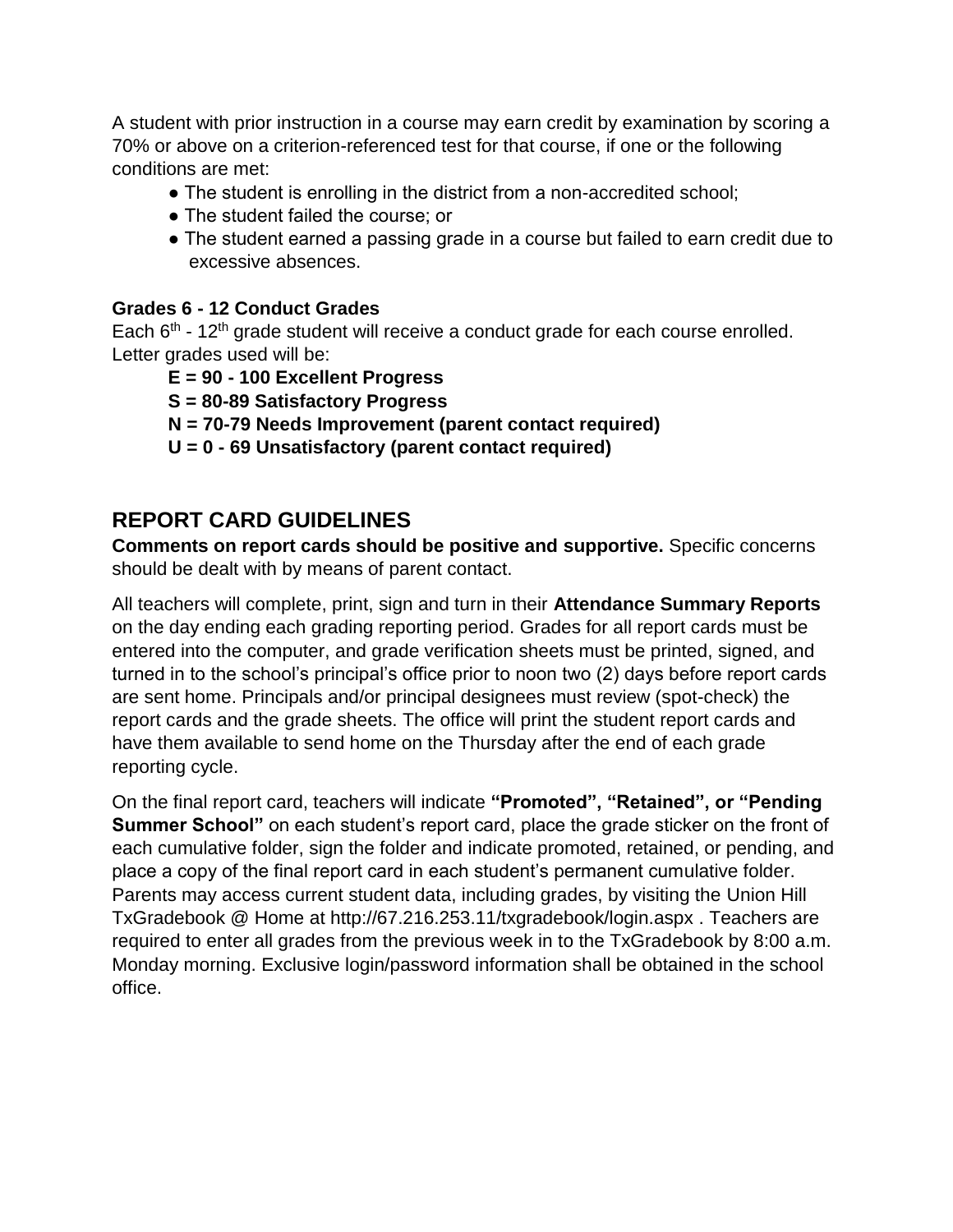# **GUIDELINES FOR GRADING**

Grades should reflect the student's academic achievement. Each teacher's grade book should contain a minimum of ten (10) numerical grades per six week cycle, as previously described. All students shall be given an opportunity to be **retested** after **reteaching** if he/she received a grade below 70 in any assessment or major class assignment. **The highest grade a student can earn will be a 70 after retesting.**

### **Unexcused Absences**

The District shall not impose a grade penalty for make-up work after an unexcused absence, except in the case of truancies. Truant students shall receive a maximum grade of 70 on make-up work. (EIAB Local)

### **Union Hill Junior High/High School Make-up Work Practice**

Union Hill Junior High and High School establishes a make-up policy for late work in order to provide consistency throughout the school with regard to the acceptance and credit awarded for work that is turned in by students beyond a prescribed deadline. The expectation is that all students turn in assignments on time. When students do not turn in work on time, however, the staff encourages students to show responsibility for their learning by completing the assignments.

Students are expected to make up work expeditiously and to discuss arrangements with teachers outside of class upon their return. **IT IS THE SOLE RESPONSIBILITY OF THE STUDENT TO COORDINATE ALL MAKE-UP AND LATE WORK.** Union Hill secondary teachers will ensure a consistency of make-up work expectations. Conditions and time limits for make-up work are established as follows:

1. Students who are absent one day will take previously announced quizzes and tests and hand in previously assigned work the day they return to class. Assignments made and/or quizzes/tests given in their absence should be made up within one (1) school day after returning to school.

2. Students who are absent for more than one day are responsible for conferring with the teacher to arrange a make-up schedule. Students will receive additional time to complete make-up work for two or more days of consecutive absences. For each day of absence, one day will be added to the make-up period. Again, work previously assigned is due the day of the student's return.

3. In the case of pre-arranged absences, students will deliver to teachers all previously assigned work due during their absence the day they return.

4. A student that is assigned OSS (out-of-school suspension) will not be allowed to make up missed assignments or tests/quizzes, and therefore may not receive any credit.

5. Under extenuating circumstances an extension may be granted for make-up work at the teacher's discretion.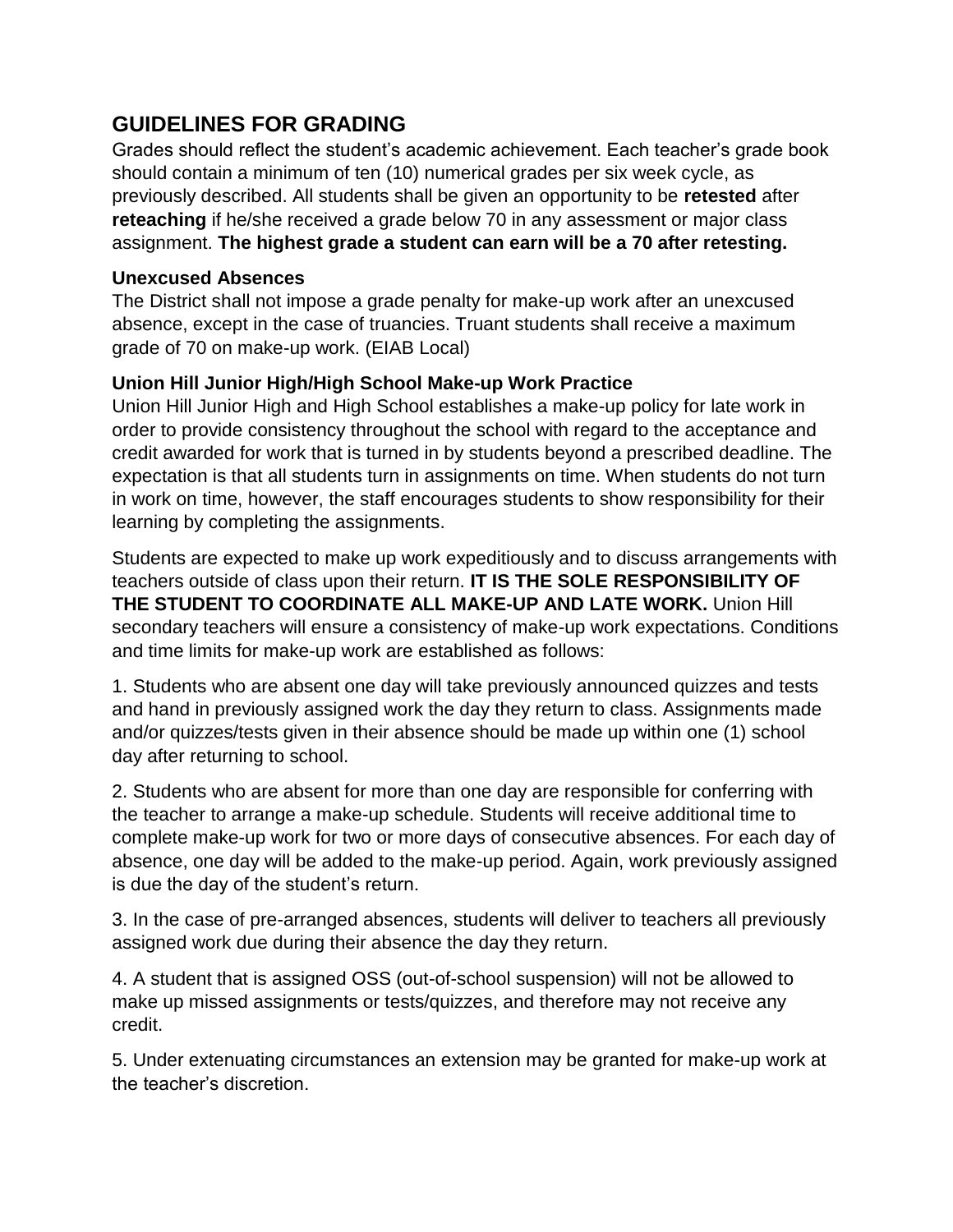#### **Incomplete Grades**

Incomplete grades, "I", will not be an option for any six weeks or semester grade report. Under extenuating circumstances and at the discretion of the principal, this policy may be deviated from.

Students have the sole responsibility for discussing these extenuating circumstances with the teacher.

#### **Academic Dishonesty**

Students found to have engaged in academic dishonesty shall have a zero recorded for assignments or tests with no opportunity for retesting and shall be subject to disciplinary penalties in accordance with the Student Code of Conduct. Academic dishonesty includes cheating or copying the work of another student, plagiarism, and unauthorized communication between students during an examination. The determination that a student has engaged in academic dishonesty shall be based on the judgement of the classroom teacher or another supervising professional employee, taking into consideration written materials, observation, or information from students. (EIA Local)

#### **Special Education Students / §504**

Grades for students with disabilities and who attend designated classes will be based upon the student's progress toward achieving the TEKS identified by the Individual Education Plan (IEP) or Academic Instruction Plan (AIP for 504 students). Also, as per the Special Education/§504 policy, a student who fails two consecutive six weeks grading periods in the content areas (excluding speech impaired students), an Admission, Review, Dismissal (ARD) Committee (or 504 Committee) must convene to consider reason(s) for failure and for possible IEP modifications.

Promotion standards and appropriate assessment and acceleration options, as established by IEP or grade-level classification of students eligible for special education, shall be determined by the ARD Committee. (EIE Local)

#### **Limited English Proficiency**

In assessing students of Limited English Proficiency (LEP) for mastery of the essential knowledge and skills, the district shall be flexible in determining methods to allow the students to demonstrate knowledge or competency independent of their English language skills in the following ways: (EIE Local)

- Assessment in the primary language
- Assessment using ESL methodologies
- Assessment with multiple varied instruments (see EHBE)
- TELPAS (Texas English Language Proficiency Assessment System)

#### **Enrichment**

Enrichment activities should be designed to extend skills in logical thinking, strategic reasoning, estimation, mental arithmetic, and problem solving. Enrichment activities